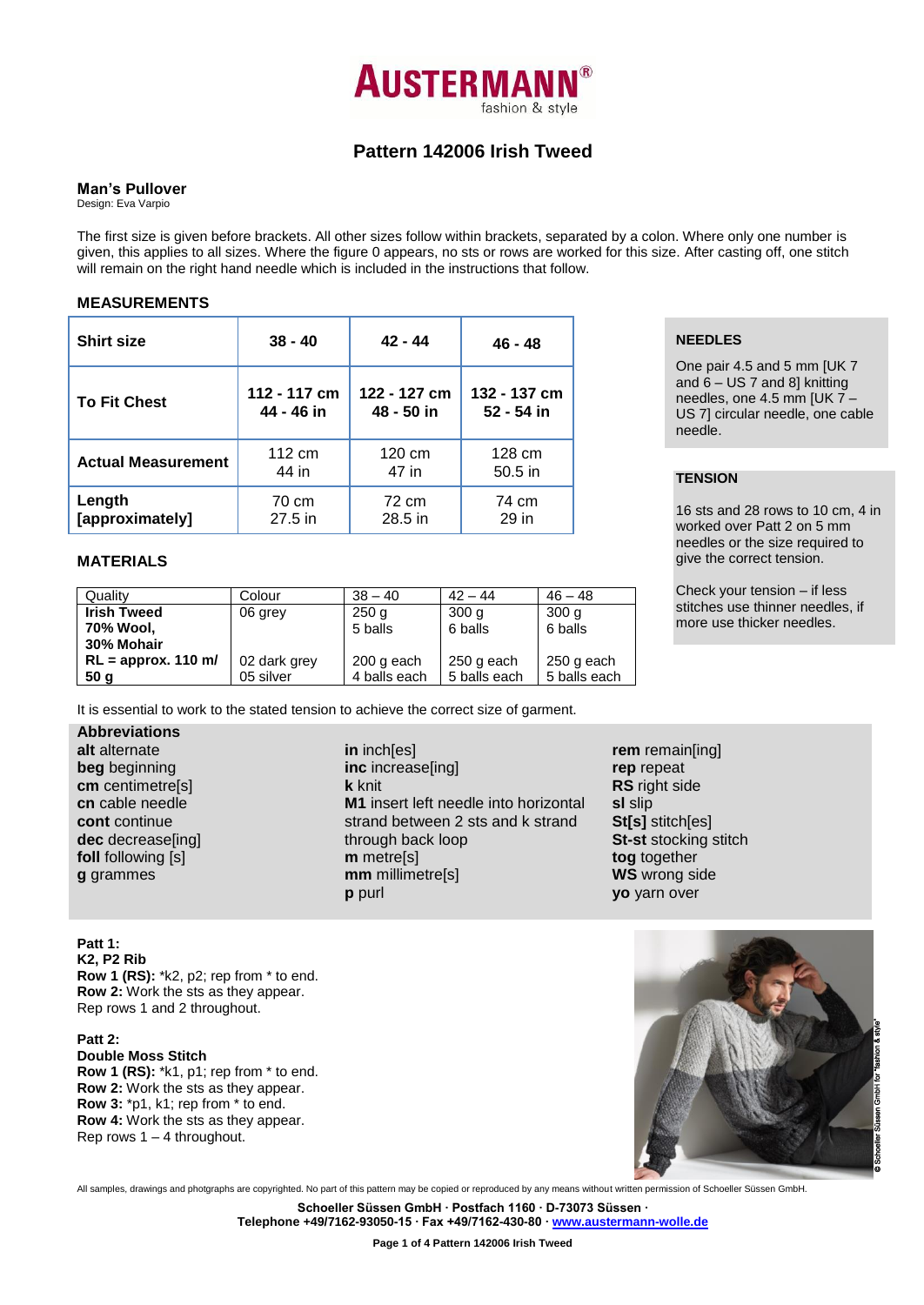

## **Patt 3:**

**Cable Patt 1 (over 18 sts – width approx. 8 cm, 3.25 in)** If working from chart 1, note that only RS rows of chart are shown. Work WS rows as they appear. **Row 1 (RS):** p3, k12, p3. **Rows 2, 4, 6, 8, 10, 12, 14 and 16 (WS):** k3, p12, k3. **Rows 3 and 5:** Work same as Row 1. **Row 7:** p3, C12B (sl 6 sts to cn and hold to back of work, k6, k6 from cn) p3. **Rows 9, 11 and 15:** Work same as Row 1. Rep rows 1 – 16 throughout.

**Patt 4:**

**Cable Patt 2 (over 18 sts – width approx. 8 cm, 3.25 in)** If working from chart 2, note that only RS rows of chart are shown. Work WS rows as they appear. **Row 1 (RS):** p3, k12, p3. **Rows 2, 4, 6, 8, 10, 12, 14 and 16 (WS):** k3, p12, k3. **Rows 3 and 5:** Work same as Row 1. **Row 7:** p3, C12F (sl 6 sts to cn and hold to front of work, k6, k6 from cn), p3. **Rows 9, 11 and 15:** Work same as Row 1. Rep rows 1 – 16 throughout.

#### **Patt 5:**

# **Cable Patt 3 (over 30 sts – width approx. 14 cm, 5.5 in)**

If working from chart 3, note that only RS rows of chart are shown. Work WS rows as they appear. **Row 1 (RS):** p4, k6, C5B (sl 2 sts to cn and hold to back of work, k3, k2 from cn), C5F (sl 3 sts to cn and hold to back of work, k2, k3 from cn), k6, p4. **Rows 2, 4, 6 and 8 (WS):** Work the sts as they appear. **Row 3:** p4, k4, C5B, k4, C5F, k4, p4. **Row 5:** p4, k2, C5B, k8, C5F, k2, p4. **Row 7:** p4, C5B, k12, C5F, p4. Rep rows  $1 - 8$  throughout.

#### **Patt 6:**

**Stocking stitch** (St-st) RS rows k, WS rows p.

#### **Patt 7:**

**Reverse Stocking stitch** (Rev St-st) RS rows p, WS rows k.

#### **Stripe Sequence for Back and Front**

20 cm dark grey, 25 cm grey, 25 [27:29] cm silver

#### **Stripe Sequence for Sleeves**

22 cm dark grey, 25 cm grey, 21 cm silver

# **PULLOVER**

# **BACK**

Using 4.5 mm needles and dark grey, cast on 104 [108:116] sts.

**1 st row (RS):** \*k2, p2; rep from \* to end.

**2 nd row:** Work the sts as they appear.

These 2 rows form K2, P2 Rib.

Work in K2, P2 Rib for 6 cm, ending with WS facing for next row.

**Next row (WS):** Patt 2 [4:4] sts, (M1, patt 11 [9:12] sts) 9 [11:9] times, M1, patt 3 [5:4] sts = 114 [120:126] sts.

Change to 5 mm needles and work in Stripe Sequence for Back and patts as foll:

**1 st row (RS):** (k1, p1) 7 [9:10] times, k1 [0:1] (for 15 [18:21] sts in Double Moss St); p2 (for Rev St-st); k5 (for St-st); p3, k12, p3 (for 18 sts Cable Patt 1); k2 (for St-st); p4, k6, C5B (sl 2 sts to cn and hold to back of work, k3, k2 from cn), C5F (sl 3 sts to cn and hold to back of work, k2, k3 from cn), k6, p4 (for 30 sts Cable Patt 3); k2 (for St-st), p3, k12, p3 (for 18 sts Cable Patt 2); k5 (for St-st); p2 (for Rev St-st); (p1, k1) 7 [9:10] times, p1 [0:1] (for 15 [18:21] sts in Double Moss St).

Cont in patts as set until Back meas 50 cm from beg, ending with RS facing for next row.

#### **Armhole shaping**

Cast off 3 [4:4] sts at beg of next 2 rows, 2 [2:3] sts at beg of foll 2 rows.

**Dec row (RS):** k1, k2tog, patt to last 3 sts, k2tog, k1.

Rep Dec row every foll alt row 6 times more = 90 [94:98] sts.

All samples, drawings and photgraphs are copyrighted. No part of this pattern may be copied or reproduced by any means without written permission of Schoeller Süssen GmbH.

**Schoeller Süssen GmbH ∙ Postfach 1160 ∙ D-73073 Süssen ∙**

**Telephone +49/7162-93050-15 ∙ Fax +49/7162-430-80 ∙ [www.austermann-wolle.de](http://www.austermann-wolle.de/)**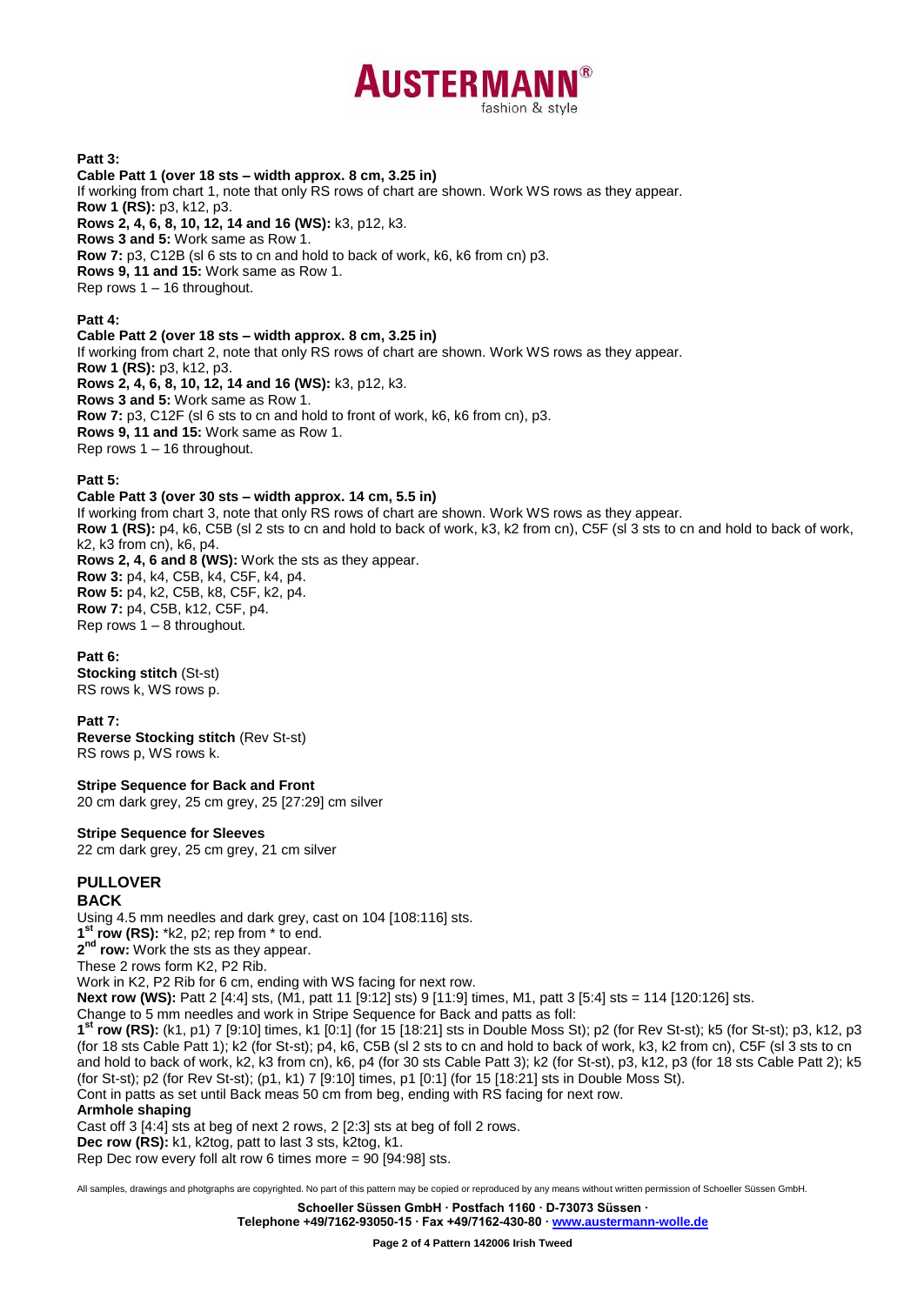

Cont in patts as set until Back meas 68 [70:72] cm from beg, ending with RS facing for next row. **Neck shaping**

Next row (RS): Patt 33 [35:37] sts, join 2<sup>nd</sup> ball of yarn and cast off centre 24 sts, patt 33 [35:37] sts. Work each side of neck separately.

Cast off 5 sts once, 3 [4:5] sts once at inside neck edge.

When Back meas 70 [72:74] cm from beg, cast off rem 25 [26:27] sts each side for shoulders.

# **FRONT**

Work same as Back until Front meas 62 [64:66] cm from beg, ending with RS facing for next row.

**Neck shaping**

Next row (RS): Patt 36 [38:40] sts, join 2<sup>nd</sup> ball of yarn and cast off centre 18 sts, patt 36 [38:40] sts.

Work each side of neck separately.

Cast off 5 sts once, 3 sts once, 0 [2:2] sts 0 [1:2] times, then dec 1 st every foll alt row 3 [2:1] times at inside neck edge. When Back meas 70 [72:74] cm from beg, cast off rem 25 [26:27] sts each side for shoulders.

# **SLEEVES (both alike)**

Using 4.5 mm needles and dark grey, cast on 46 [50:50] sts.

**1 st row (RS):** \*k2, p2; rep from, end k2.

**2 nd row:** Work the sts as they appear.

These 2 rows form K2, P2 Rib.

Work in K2, P2 Rib for 6 cm, ending with RS facing for next row.

Change to 5 mm needles and work in Stripe Sequence for Back and patts as foll:

**1 st row (RS):** (k1, p1) 9 [10:10] times (for 18 [20:20] sts in Double Moss St); p2 (for Rev St-st); k6 (for St-st); p2, (for Rev St-st); (k1, p1) 9 [10:10] times (for 18 [20:20] sts in Double Moss St).

Cont in patt as set until Sleeve meas 10 [8:10] cm from beg, ending with RS facing for next row.

Inc 1 st each side on next row, then every foll 8th [6th:6th] row 11 [13:16] times more = 70 [78:84] sts.

Cont in patt as set until Sleeve meas 52 cm from beg, ending with WS facing for next row.

# **Cap shaping**

Cast off 3 [4:4] sts at beg of next 2 rows, 2 [2:3] sts at beg of next 2 rows.

**Dec row (RS):** k1, k2tog, patt to last 3 sts, k2tog, k1.

Rep Dec row every foll alt row 17 times more. Cast off 2 sts at beg of foll 2 rows and 3 sts at beg of foll 2 rows.

When Sleeve meas 68 cm from beg, cast off rem 14 [20:24] sts.

Work 2<sup>nd</sup> Sleeve in same way.

# **FINISHING**

Pin pieces to measurements, cover with clean, damp towels and allow to dry. Join shoulder seams with mattress st. Set in sleeves. Join side and sleeve seams with mattress st.

# **Neckband**

Using 4.5 mm circular needle from RS, pick up 96 [100:104] sts evenly around neck edge. Join and work in rnds as foll: **1 st rnd:** \*k2, p2; rep from \* around.

This rnd forms K2, P2 Rib. Work in K2, P2 Rib for 3 cm. Cast off sts loosely in rib.



All samples, drawings and photgraphs are copyrighted. No part of this pattern may be copied or reproduced by any means without written permission of Schoeller Süssen GmbH.

**Schoeller Süssen GmbH ∙ Postfach 1160 ∙ D-73073 Süssen ∙**

**Telephone +49/7162-93050-15 ∙ Fax +49/7162-430-80 ∙ [www.austermann-wolle.de](http://www.austermann-wolle.de/)**